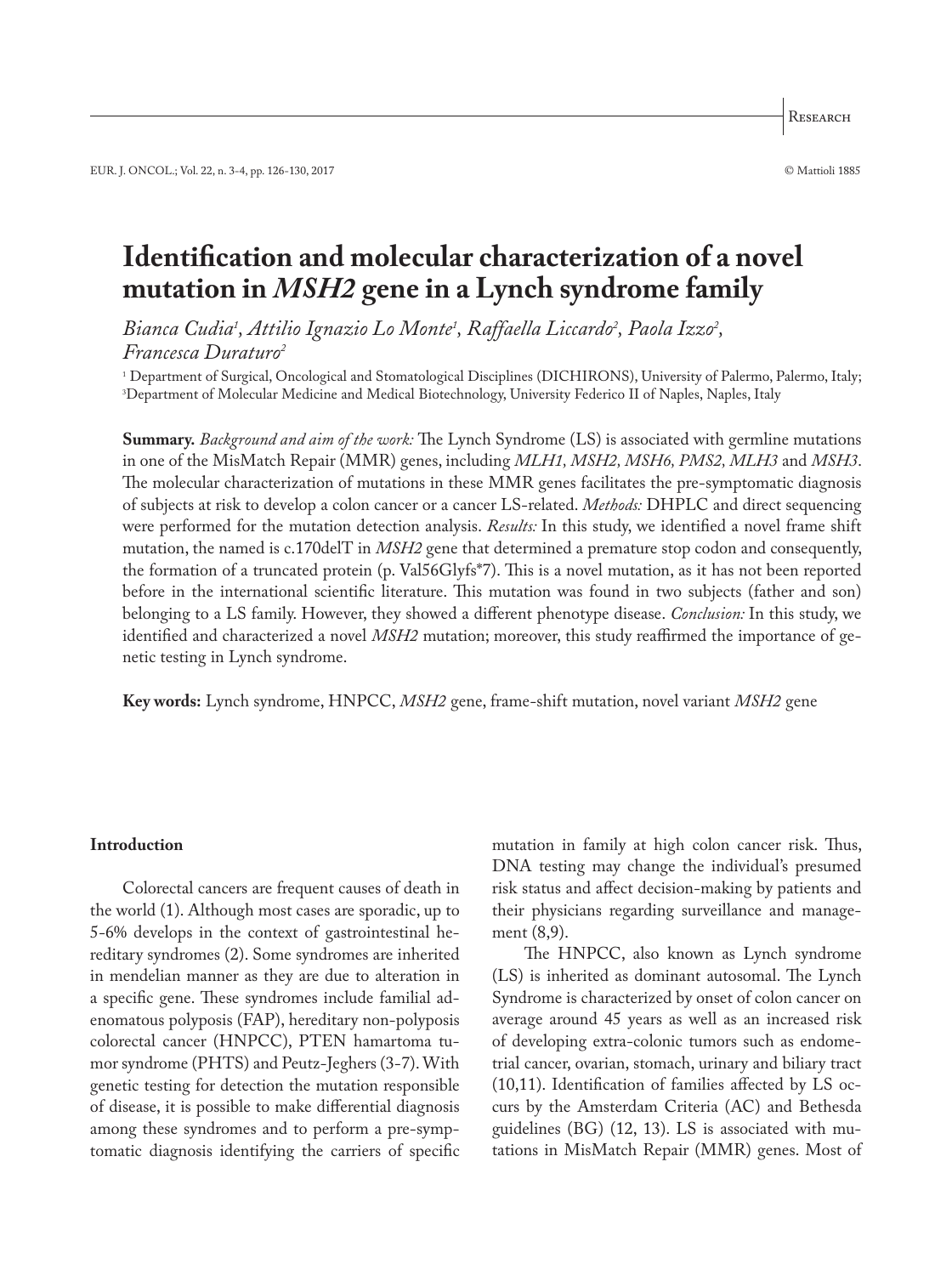mutations were found in the *MLH1* and *MSH2* genes that account for about 50% and 40% respectively of all mutations reported; only 10% of mutations were identified in the *MSH6* and 5% in *PMS2* (14, 15); a low percentage of mutations were identified in *MLH3* (16) gene and only one variant in *MSH3* gene was associated with LS phenotype (17). Mutations are distributed heterogeneously along each *MMR* gene, denoting the absence of "hot spot" mutations. The most frequently detected pathogenetic variants in *MLH1* and *MSH2* are small insertions/deletions or large genetic rearrangements (large deletions/insertions) that, at protein level, result in premature stop codon formation (18- 20). Each mutation in one MMR genes is considered pathogenetic if determines the loss or malfunction of MMR complex. The loss of function of one MMR protein prevents to repair's complex to work properly and this determines a genetic instability known as microsatellite instability (MSI) at somatic level (21). At somatic level the MSI is detectable by immunohistochemistry (IHC) analysis (22).

In this study, we reported a novel frameshift mutations in *MSH2* gene that was identified in two affected subjects belonging to a family with Lynch syndrome.

#### **Materials and methods**

### *Patients*

Our probands are a 20-year-old male (n. 1440) and his father with age of 49 years (n. 1439). The first developed a left colon cancer and two dysplastic adenoma at 19 years of age, while his father developed a left colon cancer at 44 years of age. The probands's family history was also positive for colorectal and extra-colonic cancer. A detailed pedigree is shown in Figure 1.

Furthermore, as negative controls we collected 100 healthy samples from Clinical Department of Laboratory Medicine of our Hospital (Federico II of Naples).

Sample from our patient was collected after being granted authorisation from our local Ethic Committee "Comitato etico per le attività Biomediche - Carlo Romano" of the University of Naples Federico II (protocol number 120/10). Once the authorisation has been obtained the study has received ethical approval, and participant' informed and written consent has been obtained.

# *Mutation analysis: Isolation of genomic DNA, amplification, dHPLC and sequencing*

The genomic DNA was extracted from peripheral blood lymphocytes. Total genomic DNA was extracted from 4 mL peripheral blood lymphocytes using a BACC2 Nucleon Kit (Amersham Life Science).

All *MLH1* and *MSH2* exons were amplified, including intron-exon boundaries, on DNA extracted from blood lymphocytes of our patient, using customized primer sets (available on request). Prior to dHPLC analysis, the PCR products were run on an 1-2% agarose gel to check for unspecific amplicons. A Transgenomic Wave DNA Fragment Analysis System (3500 HT) was used to perform dHPLC analysis (Transgenomic Inc., Omaha, Nebraska, USA) using personal methods, available on request; subsequently, genomic DNA was re-amplified and sequenced in both the forward and reverse directions using an ABI 3100 Genetic Analyser (Applied Biosystems, Foster City, Ca., USA).

# **Results**

In this study, we have analyzed the DNA of our patients, n.1439 and n.1440. All *MLH1, MSH2,* exons were analysed by DHPLC; subsequently, we only sequenced exonic fragments that showed an abnormal chromatogram. In this manner, we identified a novel mutation in the *MSH2* gene that determined a nucleotide deletion (T) in position c.170. This mutation that is named c.170delT, determined a frameshift with premature stop codon and consequently, the formation of a truncated protein (p. Val56Glyfs\*7). This mutation has not been reported before in the international database of INSIGHT-Group (20) and it was not detected in 100 healthy controls analyzed. Therefore, this mutation is considered as pathogenetic. No large rearrangements in *MLH*1 and *MSH2* genes were identified in our patients.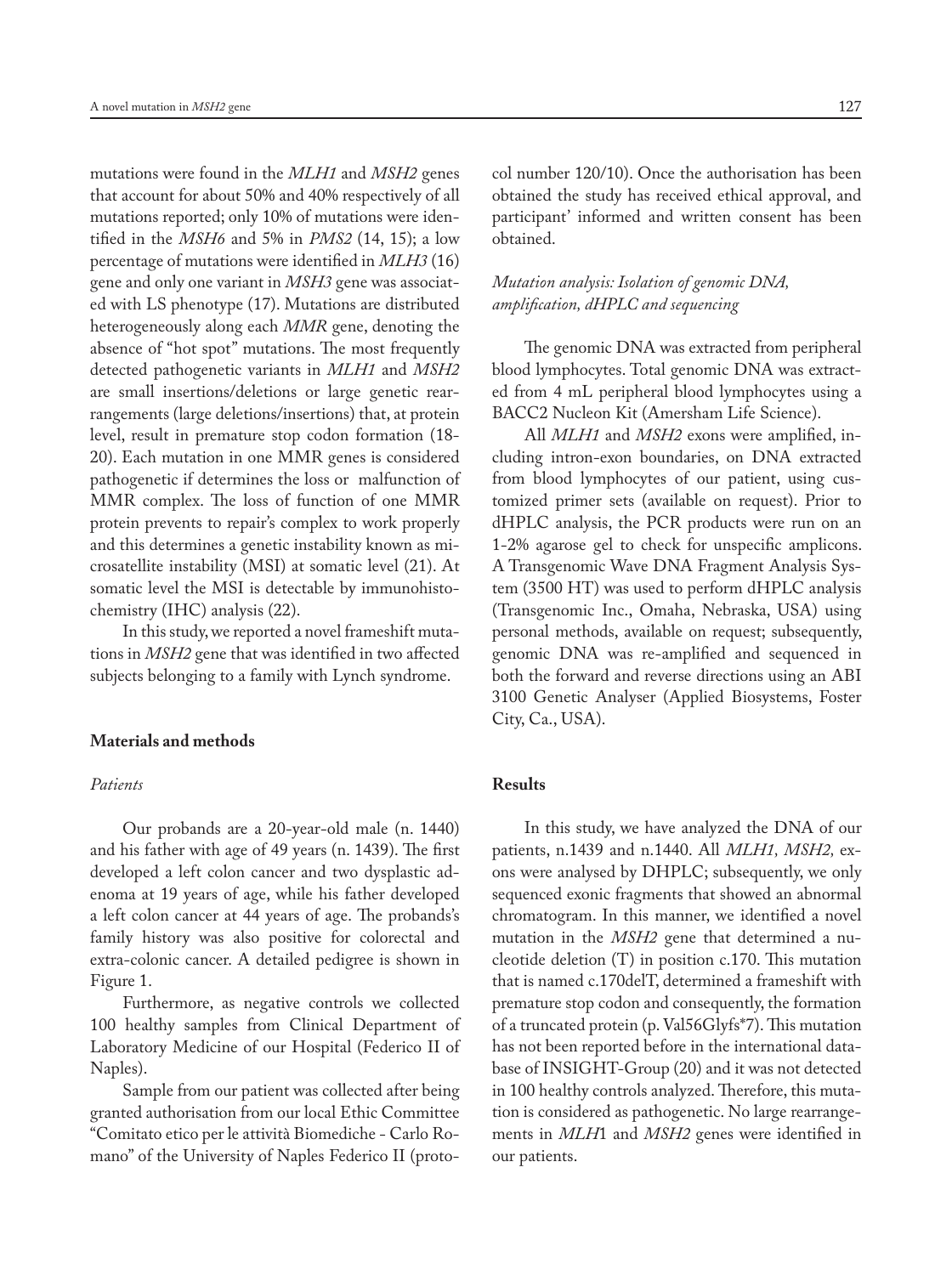

**Figure 1. A.** and **B.** Chromatogram and electropherogram showing the novel mutation identified in exon 1 of *MSH2* gene, c.170delT; **C.** Family pedigrees of our patients with a novel *MSH2* gene mutation. Symbols and abbreviations used are denoted as fellow: arrows, index case; black symbol, colorectal cancer or tumors associate with LS; Co, colon cancer; St, stomach cancer; Lym, lymphoma; Sem, seminoma. Number next to diagnosis denote age at onset

## **Discussions**

In this study, we report the results of the detection mutation analysis of a family with Lynch Syndrome. The mutation identified, the c.170delT is a novel frameshift variant that causes the formation of a premature stop codon and hence of a truncated protein. Two subjects belonging to LS family were to carrier of this novel mutation in the *MSH2* gene. Both subjects showed a MSI-H status on DNA extracted from tumoral tissue embedded paraffin and loss of expression of MSH2 on tissue detected by immunohistochemistry

analysis (data not shown). Therefore, the *MSH2* mutation c.170delT is, surely responsible of LS-phenotype in these patients and likely, in remaining affected subjects of family. These patients (father and son) were both affected by left colon cancer; however, the father, a 49-year-old patient developed an adenocarcinoma in left colon diagnosed at the age of 44 years and, the son developed an adenocarcinoma in left colon diagnosed at the age of 20 years. Hence, this novel mutation was associated with a phenomenon of generational anticipation in this family (23). So far, no clear correlation genotype-phenotype were described for LS families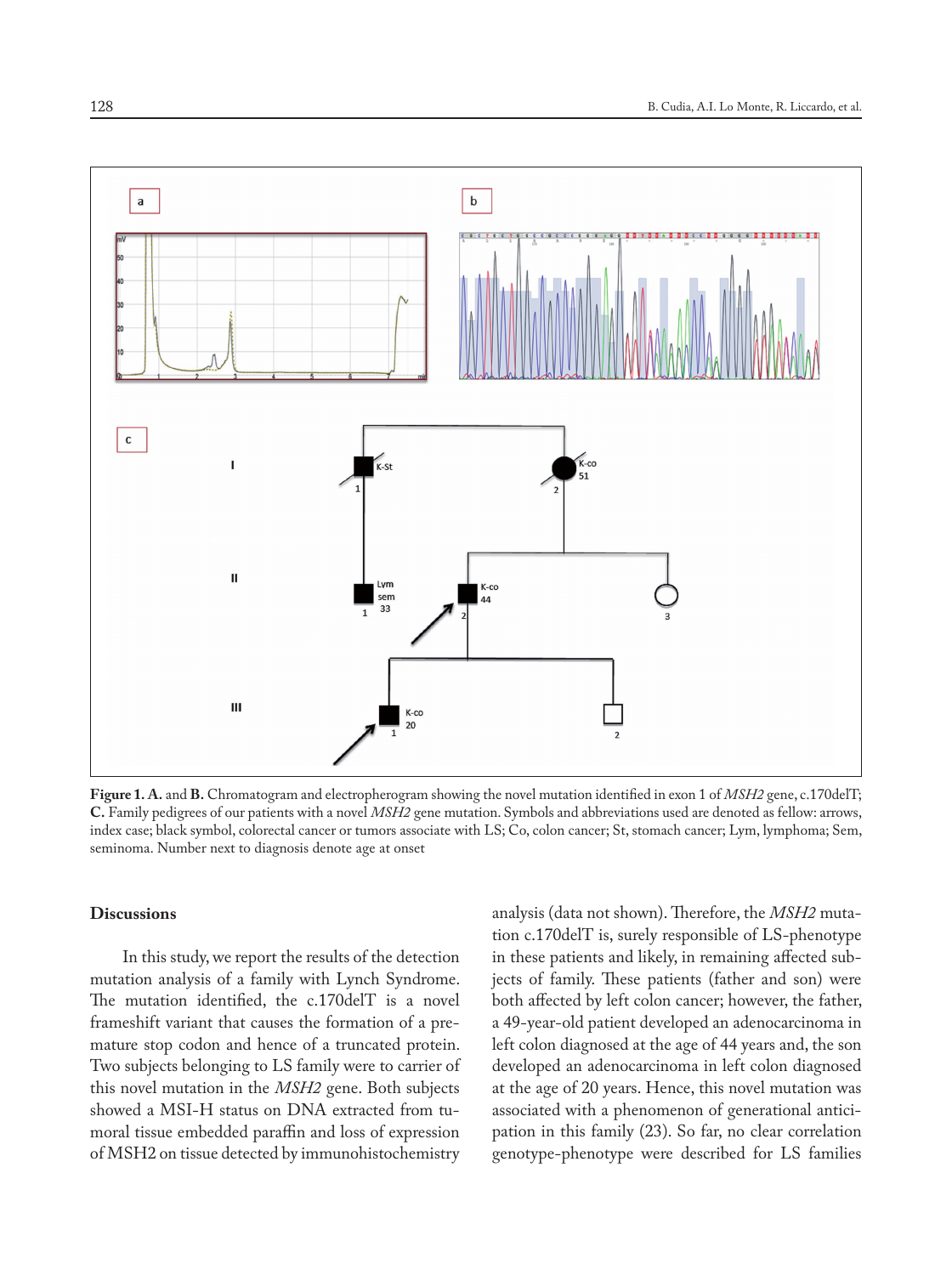(24), therefore, we could only speculate that modifier genes could be responsible of this generational anticipation (25). Moreover, this family's history was also positive for colorectal and extra-colonic cancer, Fig. 1. In particular, the cases of extracolic cancers were a lynphoma and a seminoma onset simultaneously, in a young relative of our probands (II-1, Fig. 1) and these two infrequent cancers in LS (11). Unfortunately, we were not able to performed genetic testing for this subject due to his limited availability.

In conclusion, this study remarks the phenotypic heterogeneity of LS and it enlarges the spectrum of MSH2 mutations. Moreover, this study reaffirms the importance to identify pathogenic mutations in LS families to facilitate pre-symptomatic diagnosis order to personalize the program of endoscopic surveillance for mutation carrier subjects, in particular in LS families whose the phenomenon of generational anticipation is present.

## **References**

- 1. De Rosa M, Rega D, Costabile V, et al. The biological complexity of colorectal cancer: insights into biomarkers for early detection and personalized care. Therap Adv Gastroenterol 2016; 9(6): 861-86.
- 2. De Rosa M, Pace U, Rega D, et al. Genetics, diagnosis and management of colorectal cancer (Review). Oncol Rep 2015, 34(3): 1087-96.
- 3. Dodaro C, Grifasi C, Florio J, et al. The role of mutation analysis of the APC gene in the management of FAP patients. A controversial issue. Ann Ital Chir 2016; 87: 321-5.
- 4. De Rosa M, Galatola M, Borriello S, Duraturo F, Masone S, Izzo P. Implication of adenomatous polyposis coli and MU-TYH mutations in familial colorectal polyposis. Dis Colon Rectum 2009; 52(2): 268-74.
- 5. Liccardo R, De Rosa M, Izzo P, Duraturo, F. Novel implications in molecular diagnosis of lynch syndrome Gastroenterol Res Pract 2017; 2017: 2595098.
- 6. Paparo L, Rossi GB, Delrio P, et al. Differential expression of PTEN gene correlates with phenotypic heterogeneity in three cases of patients showing clinical manifestations of PTEN hamartoma tumour syndrome. Hered Cancer Clin Pract 2013; 25; 11(1): 8.
- 7. Meserve EE, Nucci MR. Peutz-Jeghers Syndrome: Pathobiology, Pathologic Manifestations, and Suggestions for Recommending Genetic Testing in Pathology Reports. Surg Pathol Clin 2016; 9(2): 243-68.
- 8. Pensabene M, Condello C, Carlomagno C, De Placido S, Liccardo R, Duraturo F. Two novel sequence variants in MSH2

 gene in a patient who underwent cancer genetic counseling for a very early-onset epithelial ovarian cancer. Hered Cancer Clin Pract 2016; 14(1): 18.

- 9. Carethers JM. DNA testing and molecular screening for colon cancer. Clin Gastroenterol Hepatol 2014; 12(3): 377- 81.
- 10. Cudia B, Liccardo R, Di Carlo G, et al. Clinical and anamnestic evaluation rôle for the diagnosis and treatment of families affected by lynch syndrome. Case report and review of the literature (Article). Eur J Oncol 2014; 19 (4): 265-71.
- 11.Giardiello FM, Allen JI, Axilbund JE, et al. Guidelines on genetic evaluation and management of Lynch syndrome: a consensus statement by the US Multi-Society Task Force on colorectal cancer. Gastroenterology 2014; 147(2): 502-26.
- 12. Park JG, Vasen HF, Park KJ, et al. Suspected hereditary nonpolyposis colorectal cancer: International Collaborative Group on Hereditary Non-Polyposis Colorectal Cancer (ICG-HNPCC) criteria and results of genetic diagnosis. Dis Colon Rectum 1999; 42(6): 710-5.
- 13. Boland CR, Thibodeau SN, Hamilton SR, et al. A National Cancer Institute Workshop on Microsatellite Instability for cancer detection and familial predisposition: development of international criteria for the determination of microsatellite instability in colorectal cancer. Cancer Res 1998; 15; 58(22): 5248-57.
- 14. Duraturo F, Liccardo R, Cavallo A, De Rosa M, Rossi GB, Izzo P. Multivariate analysis as a method for evaluating the pathogenicity of novel genetic MLH1 variants in patients with colorectal cancer and microsatellite instability. Int J Mol Med 2015; 36(2): 511-7.
- 15. Liccardo R, De Rosa M, Rossi GB, Carlomagno N, Izzo P, Duraturo F. Incomplete Segregation of MSH6 Frameshift Variants with Phenotype of Lynch Syndrome. Int J Mol Sci 2017; 6; 18(5).
- 16. Duraturo F, Liccardo R, Izzo P. Coexistence of MLH3 germline variants in colon cancer patients belonging to families with Lynch syndrome-associated brain tumors. J Neurooncol 2016; 129(3): 577-8.
- 17. Duraturo F, Liccardo R, Cavallo A, De Rosa M, Grosso M, Izzo P. Association of low-risk MSH3 and MSH2 variant alleles with Lynch syndrome: probability of synergistic effects. Int J Cancer 2011 1; 129(7): 1643-50.
- 18. InSiGHT (The International Society for Gastrointestinal Hereditary Tumours Incorporated) 1985. http://www. insight-group.org/
- 19. Duraturo F, Cavallo A, Liccardo R, et al. Contribution of large genomic rearrangements in Italian Lynch syndrome patients: characterization of a novel alu-mediated deletion. Biomed Res Int 2013; 2013: 219897.
- 20. Liccardo R, De Rosa M, Rossi GB, Rigler G, Izzo P, Duraturo F. Characterization of novel, large duplications in the MSH2 gene of three unrelated Lynch syndrome patients. Cancer Genetics 2018, 221: 19-24.
- 21. Gelsomino F, Barbolini M, Spallanzani A, Pugliese G, Cascinu S. The evolving role of microsatellite instability in colorectal cancer: A review. Cancer Treat Rev 2016; 51:19-26.